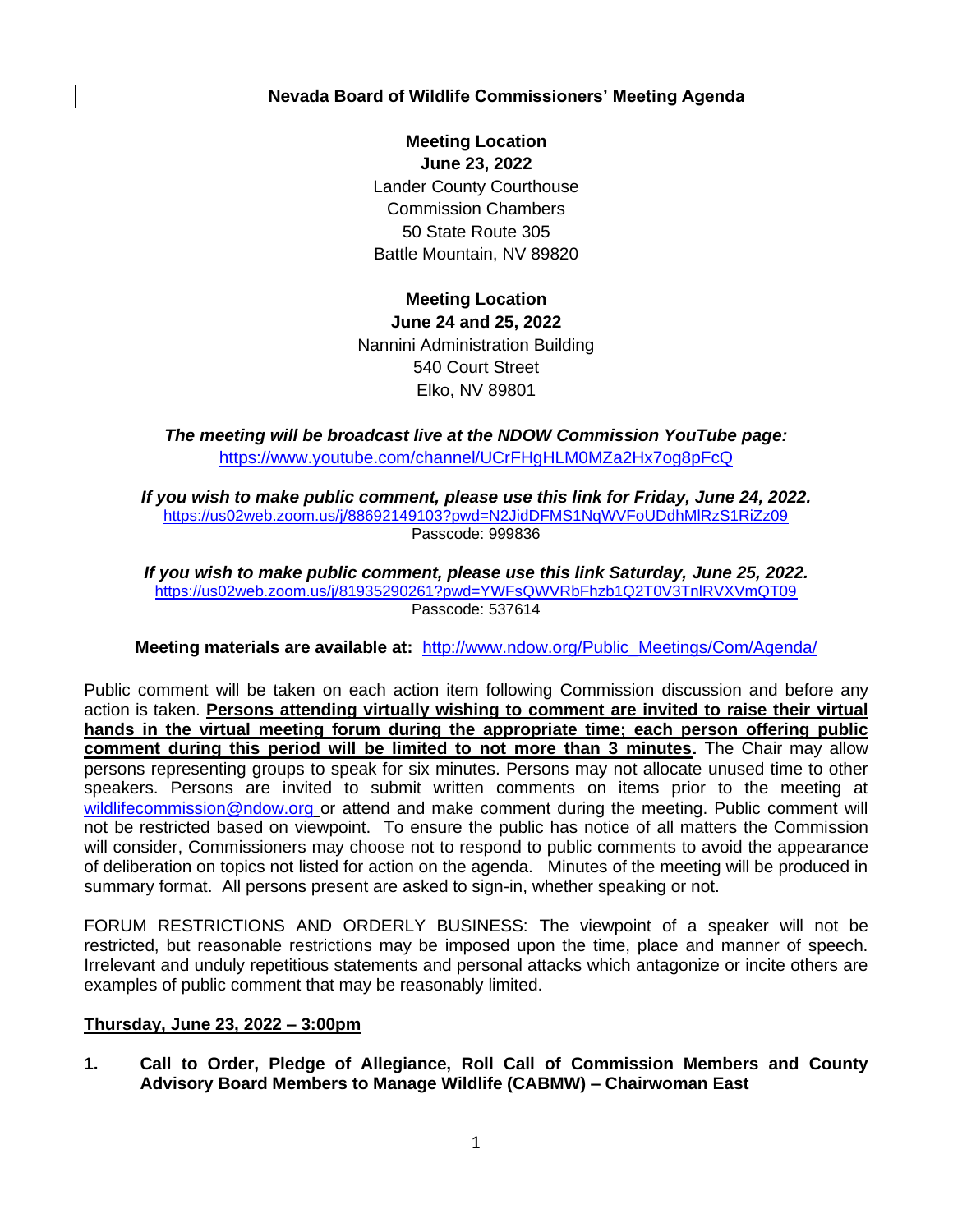# **2. Approval of Agenda – Chairwoman East – For Possible Action**

 The Commission will review the agenda and may take action to approve the agenda. The Commission may remove items from the agenda, continue items for consideration or take items out of order.

# **3. Member Items/Announcements and Correspondence – Chairwoman East – Informational**

 Commissioners may present emergent items. No action may be taken by the Commission. Any item requiring Commission action may be scheduled on a future Commission agenda. The Commission will review and may discuss correspondence sent or received by the Commission since the last regular meeting and may provide copies for the exhibit file (Commissioners may provide hard copies of their correspondence for the written record). Correspondence sent or received by Secretary Wasley may also be discussed.

 **4. Argenta Wildlife Management Area Purchase – Biologist Caleb McAdoo - Informational**  The Commission will tour the newly acquired Argenta Wildlife Management Area, formerly known as the Licking Ranch.

## **5. Public Comment Period**

 Public comment will be limited to three minutes. No action can be taken by the Commission at this time; any item requiring Commission action may be scheduled on a future commission agenda.

## **Thursday, June 23, 2022 – Tour will begin at the close of Agenda Item #5**

 The Commission will tour the newly acquired Argenta Wildlife Management Area. An informational presentation will be made, but no action will be taken by the Commission. The public is invited to participate but will be required to provide their own transportation. The group will depart from the meeting location.

# **Friday, June 24, 2022 – 9:00 a.m.**

 *If you wish to make public comment, please use this link:*  <https://us02web.zoom.us/j/88692149103?pwd=N2JidDFMS1NqWVFoUDdhMlRzS1RiZz09>

 **6. Call to Order, Pledge of Allegiance, Roll Call of Commission Members and County Advisory Board Members to Manage Wildlife (CABMW) – Chairwoman East** 

#### **7. Approval of Agenda – Chairwoman East – For Possible Action**  The Commission will review the agenda and may take action to approve the agenda. The Commission may remove items from the agenda, continue items for consideration or take items out of order.

## **8.\* Approval of Minutes – Chairwoman East – For Possible Action**

Commission minutes may be approved from the May 6 and 7, 2022 meeting.

 Commissioners may present emergent items. No action may be taken by the Commission. Any item requiring Commission action may be scheduled on a future Commission agenda. The Commission will review and may discuss correspondence sent or received by the Commission since the last regular meeting and may provide copies for the exhibit file (Commissioners may provide hard copies of their correspondence for the written record). Correspondence sent or received by Secretary Wasley may also be discussed. **9. Member Items/Announcements and Correspondence – Chairwoman East – Informational**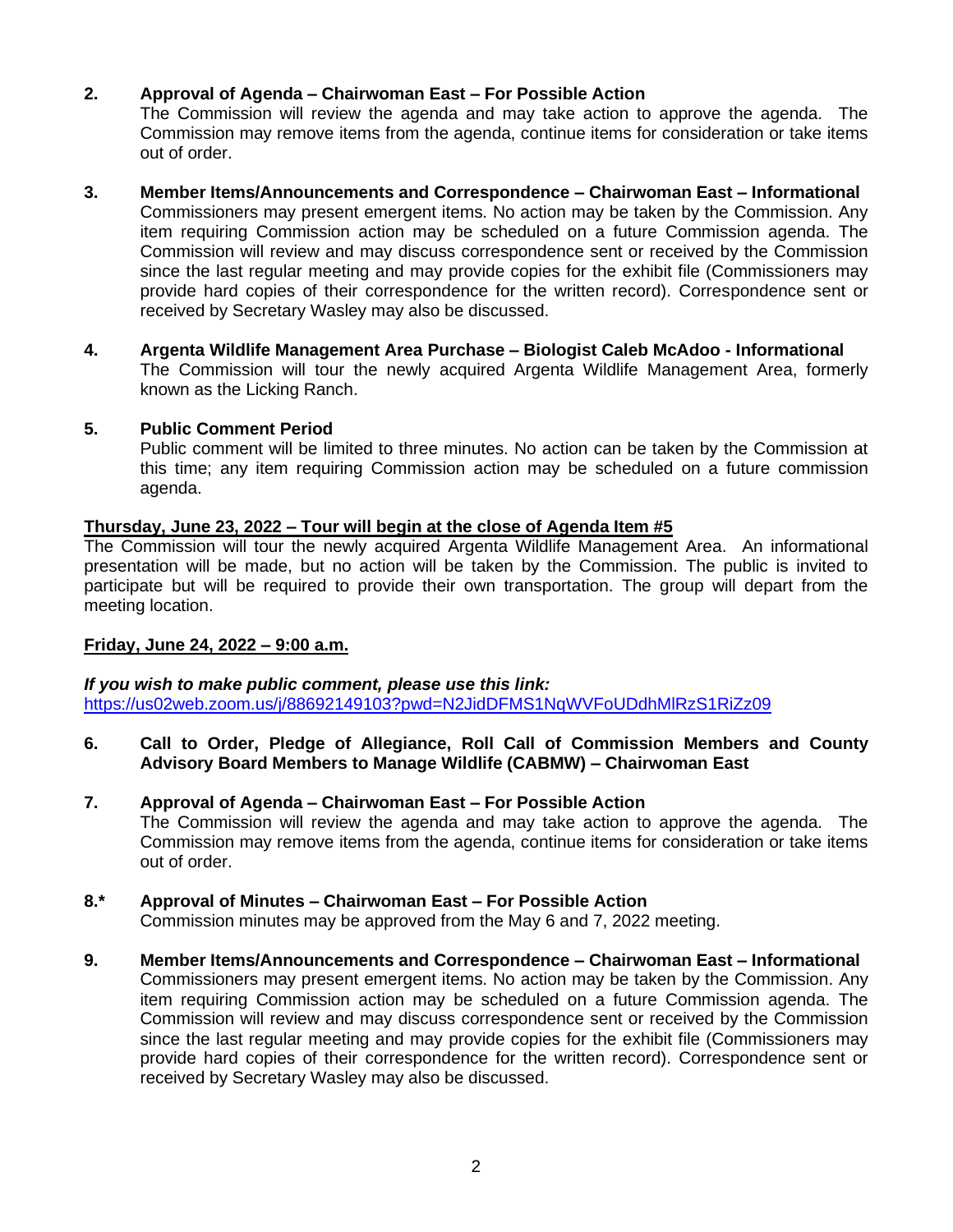**10. County Advisory Boards to Manage Wildlife (CABMW) Member Items – Informational**  CABMW members may present emergent items. No action may be taken by the Commission. Any item requiring Commission action will be scheduled on a future Commission agenda.

## **11. Reports – Informational**

- **A. Department Activity Report – Secretary Wasley and Division Administrators**  A report will be provided on Nevada Department of Wildlife activities.
- **B. Litigation Report – Senior Deputy Attorney General Craig Burkett**  A report will be provided on Nevada Department of Wildlife litigation.
- **C. Mule Deer Enhancement Program Oversight Committee Report – Committee Chairman Casey Kiel and Game Division Administrator Mike Scott**  A report will be provided on the Mule Deer Enhancement Program.
- **12.\* Biennial Upland Game Release Plan for Fiscal Years 2022 and 2023 – Wildlife Staff Specialist Shawn Espinosa – For Possible Action**  The Commission will review and may take action to approve the Department's proposed biennial upland game release plan for fiscal years 2022 and 2023.

#### **13.\* Finance Committee – Committee Chairman Shane Rogers– For Possible Action**

- **A. Finance Committee Report – Committee Chairman Shane Rogers**  The Commission will hear a report on the Committee's recent meeting.
- **B. Fiscal Year 2023 County Advisory Board Budget Requests – Committee Chairman Shane Rogers**

 The Commission may approve an estimated amount of \$36,526 to be added to the reported cash balance on hand for County Advisory Boards, as requested, to Manage Wildlife budgets for Fiscal Year 2023.

## **14.\* Wildlife Heritage Committee – Committee Chairman Tom Barnes – Informational**

 **A. Wildlife Heritage Committee Report – Committee Chairman Tom Barnes – Informational** 

A report will be provided on the recent Wildlife Heritage Committee meeting.

 **B. Heritage Project Extension Requests – Committee Chairman Tom Barnes – For Possible Action** 

 The Commission will review recommendations and may approve extension request from projects approved in previous fiscal years.

 **C. Heritage Funding Reallocation – Committee Chairman Tom Barnes – For Possible Action** 

 The Commission will review Committee recommendations and may approve reallocation of projects from the same fiscal year. any unused Heritage funds from previously approved projects to other previously approved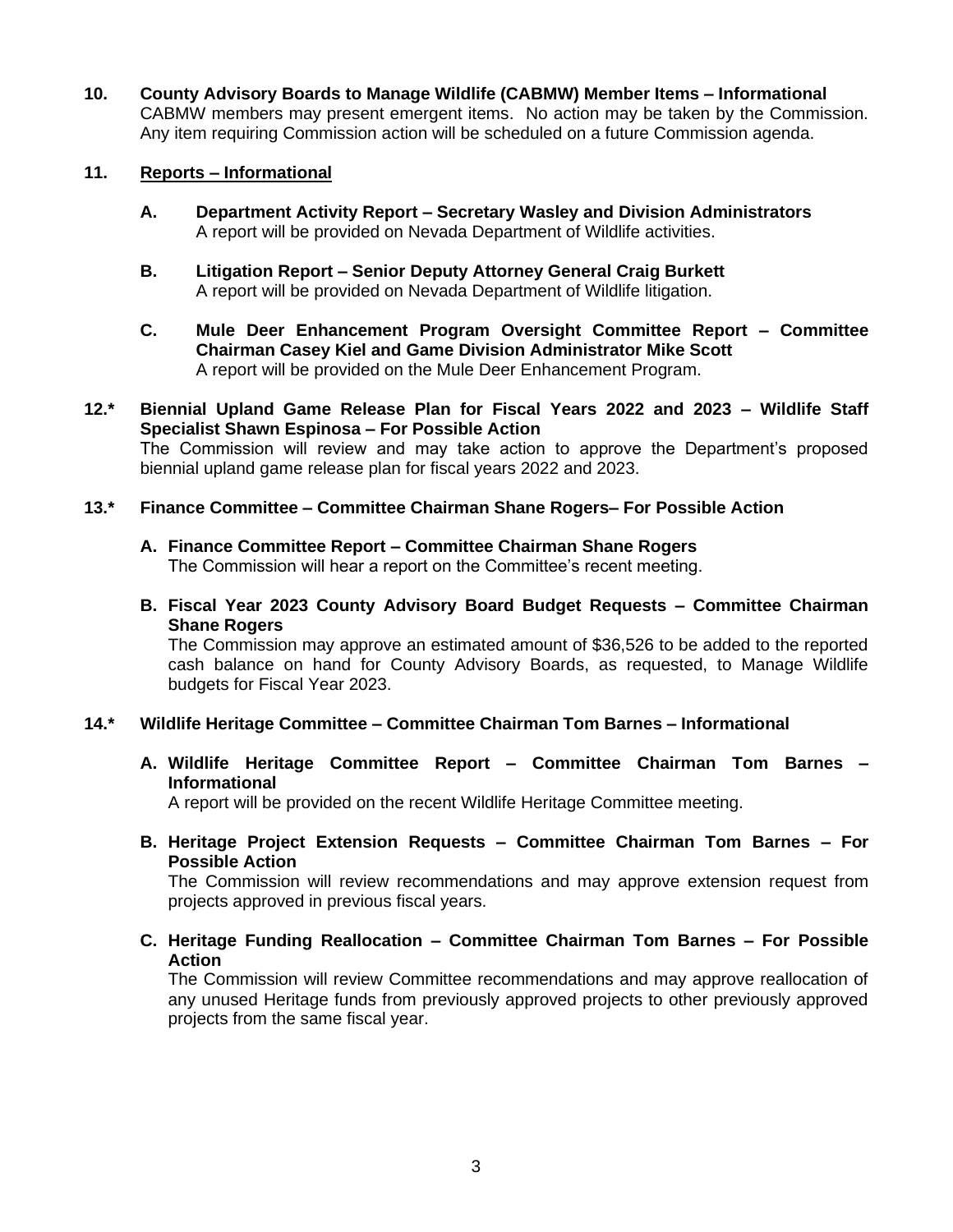# **D. Fiscal Year 2023 Heritage Project Proposals – Committee Chairman Tom Barnes – For Possible Action**

 The Commission will hear recommendations from the Committee and may take action to approve up to \$[1,513,377.69](https://1,513,377.69) for projects submitted for FY 2023 funding from the committee are listed below and may be approved by the Commission.

- Wildfire-Related Restoration and Seed Purchase (\$150,000)
- Butler Basin Meadow and Spring Habitat Improvement Project (\$150,000)
- 2022-2023 Bighorn Sheep Test and Remove and Monitoring (\$148,500)
- Pole Canyon Conservation Easement (\$100,000)
- • 2022-2023 Murdock Mountain Mule Deer Winter Habitat Enhancement Project (\$100,000)
- Schell Egan Land Acquisition (\$250,000)
- Nevada Spring Protection Project (\$50,000)
- • Warmwater Sportfish Stocking for Large Reservoir Drought Recovery and Urban Fishing Opportunity (\$125,168)
- Morey Bench Mule Deer Crucial Winter Habitat Enhancement (\$40,000)
- Bullwhack Habitat Restoration (\$75,000)
- Corta Fire Habitat Improvement (\$40,000)
- Flint Spring Habitat Restoration (\$40,000)
- Toner Spring Habitat Restoration (\$75,000)

#### *Proposals Submitted by Others*

- Survey and Maintenance of existing big game guzzlers (\$40,000)
- Duck Creek Aspen Restoration (\$50,000)
- • The interaction between restoration, foraging ecology, and mating behavior in Greater Sage-Grouse (year 3) (\$38,370)
- White Pine County Mastication and Brush Treatments (\$[41,339.69\)](https://41,339.69)

## **E. Heritage Account Principal Project Proposal – Committee Chairman Tom Barnes – For Possible Action**

 The Commission will hear the Schell – Egan Acquisition Heritage Account Principal Project Proposal from the Department. The Department is asking for additional funds from the Heritage Account Principal balance to acquire 5,390 acres of wildlife habitat scattered throughout the Schell and Egan Ranges near Ely, NV.

## **15.\* Duck Stamp Request – Wildlife Staff Specialist Lee Davis – For Possible Action**

 The Commission will review and may take action to approve up to \$102,000 for projects submitted for FY 2023 funding from the Duck Stamp Account.

- Western Complex WMAs Habitat Improvements (\$15,000)
- Western Complex WMA Water Control Repair (\$15,000)
- Carson Lake and Pasture Infrastructure Improvements (\$25,000)
- Licking Ranch WMA Improvement Project (\$12,000)
- Fall Flights Wetland Conservation Support (\$35,000)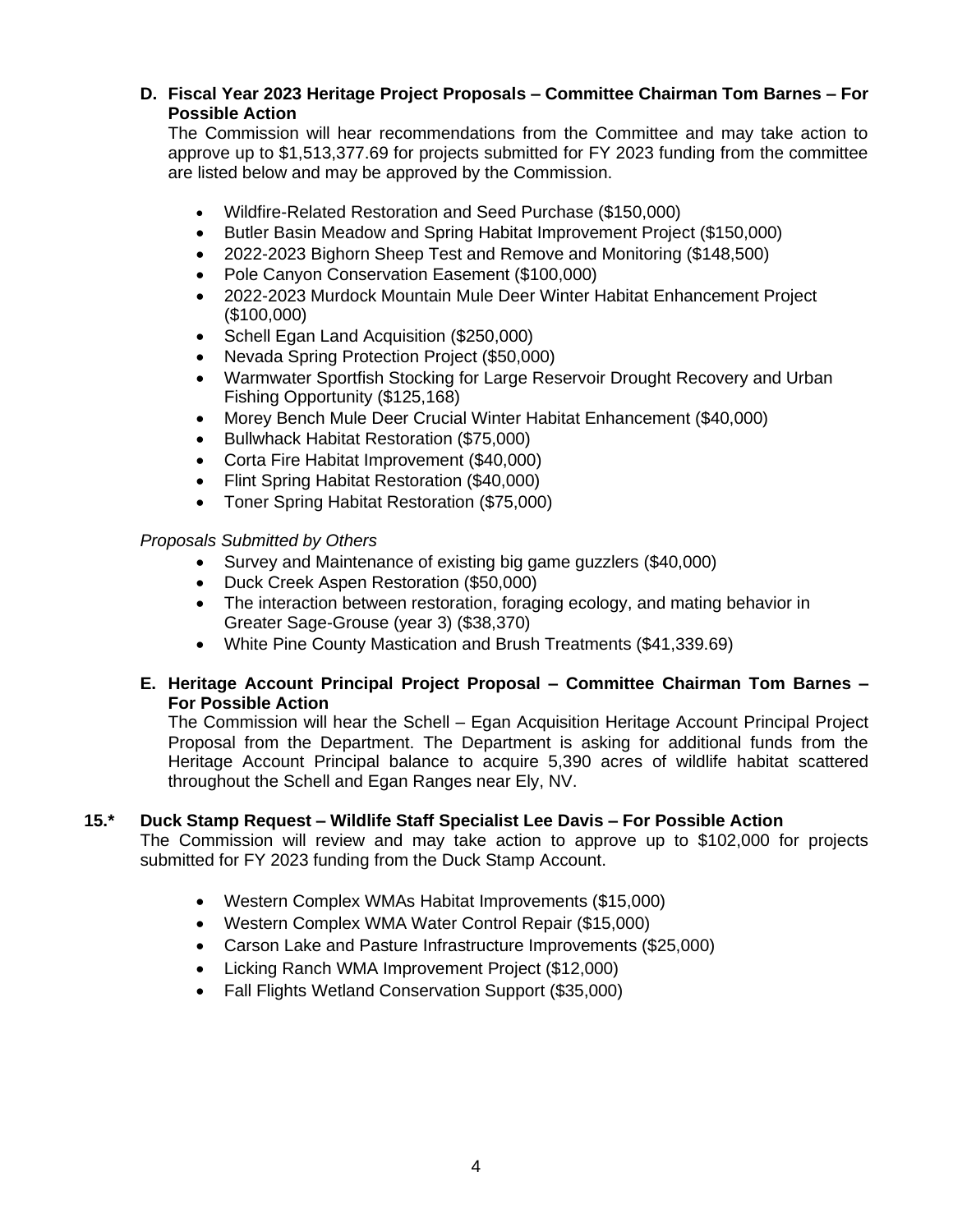# **16.\* Upland Game Bird Stamp Request – Wildlife Staff Specialist Lee Davis – For Possible Action**

 The Commission will review and may take action to approve up to \$327,200 for projects submitted for FY 2023 funding from the Upland Game Bird Stamp Account. The specific Upland Game Bird Stamp projects that may be approved at listed below:

- Corta Fire Habitat Improvement (\$17,250)
- Corners for Quail (\$25,000)
- Key Pittman Wildlife Food Plots (\$7,500)
- Greater Sage-grouse Statewide Monitoring (\$29,370)
- Upland Game Translocation and Monitoring (\$13,400)
- Licking Ranch WMA Improvement Project (\$30,000)
- Overton WMA Food Plots (\$10,000)
- Big Lake PJ Removal-Cleanup (\$5,000)
- Rangeland Restoration for Greater Sage-grouse (\$20,000)
- Western Complex WMAs Water Control Structure Repairs (\$15,000)
- Western Complex WMAs Habitat Improvements (\$10,000)
- Effects of Mineral Development on Greater Sage-grouse (\$47,500)
- Bi-State Sage-grouse Monitoring (\$25,000)
- Soil Herbicide Monitoring (\$12,180)
- Butler Basin Meadow and Spring Habitat Improvement Project (\$40,000)

#### **17. Nevada Department of Wildlife Project Updates – Secretary Wasley – Informational**

 The Commission has requested that the Department provide regular project updates for ongoing projects and programs as appropriate based on geography and timing of meetings. These updates are intended to provide additional detail in addition to the summaries provided as part of the regular Department Activity Report and are intended to educate the Commission and public as to the Department's ongoing duties and responsibilities.

#### **18. Public Comment Period**

 Public comment will be limited to three minutes. No action can be taken by the Commission at this time; any item requiring Commission action may be scheduled on a futured commission agenda at the close of the final agenda item.

#### **Saturday, June 25, 2022 – 9:00 a.m.**

 *If you wish to make public comment, please use this link:*  <https://us02web.zoom.us/j/81935290261?pwd=YWFsQWVRbFhzb1Q2T0V3TnlRVXVmQT09>

 **19. Call to Order, Pledge of Allegiance, Roll Call of Commission Members and County Advisory Board Members to Manage Wildlife (CABMW) – Chairwoman East** 

## **20. Approval of Agenda – Chairwoman East – For Possible Action**

 The Commission will review the agenda and may take action to approve the agenda. The Commission may remove items from the agenda, continue items for consideration or take items out of order.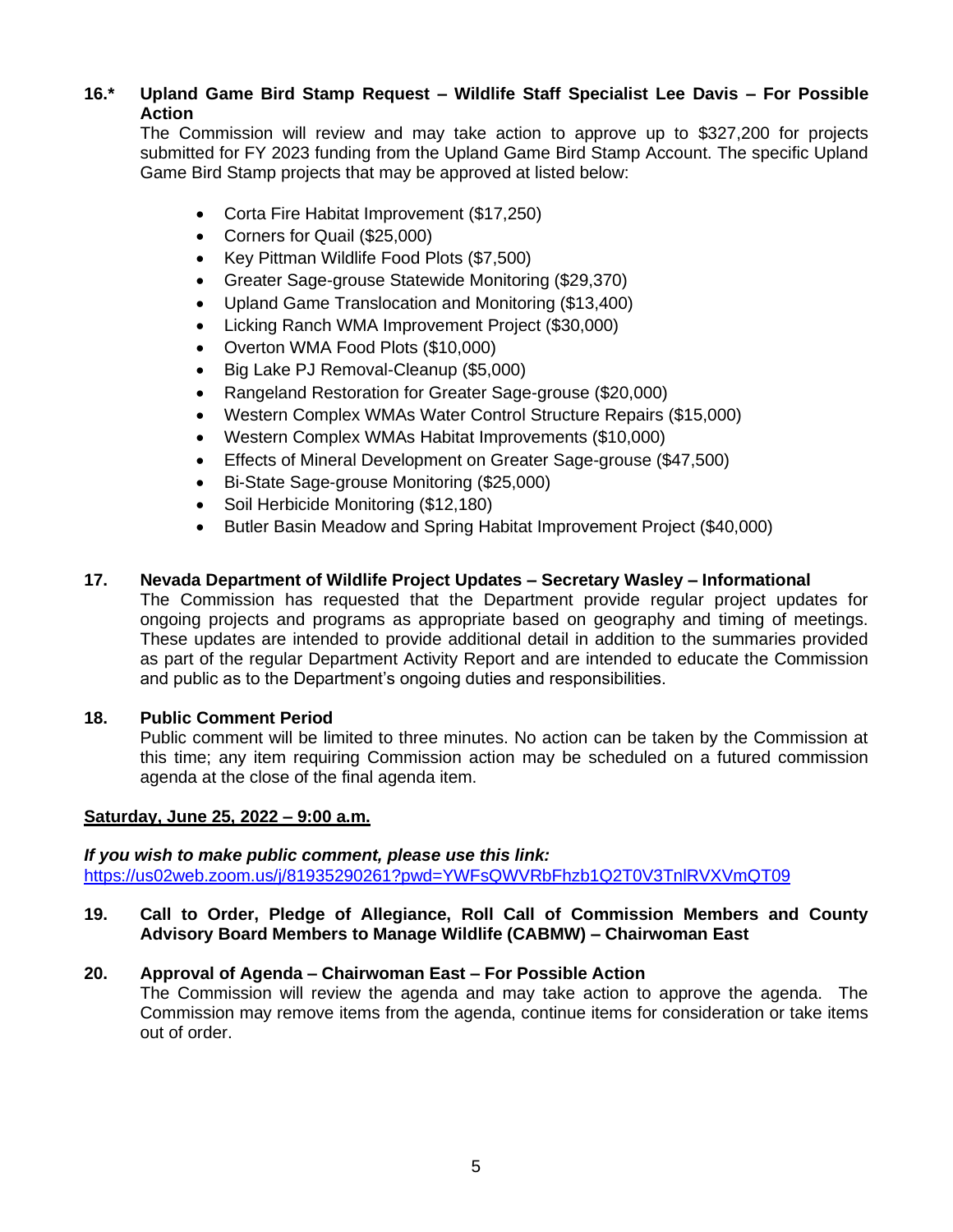- **21. Member Items/Announcements and Correspondence – Chairwoman East – Informational**  Commissioners may present emergent items. No action may be taken by the Commission. Any item requiring Commission action may be scheduled on a future Commission agenda. The Commission will review and may discuss correspondence sent or received by the Commission since the last regular meeting and may provide copies for the exhibit file (Commissioners may provide hard copies of their correspondence for the written record). Correspondence sent or received by Secretary Wasley may also be discussed.
- **22. County Advisory Boards to Manage Wildlife (CABMW) Member Items – Informational**  Any item requiring Commission action will be scheduled on a future Commission agenda. CABMW members may present emergent items. No action may be taken by the Commission.

### **23. Commission General Regulations – For Possible Action/Adoption - Public Comment Allowed**

- **A.\* Commission General Regulation 501, NAC 502.385, Tag Transfer – Management Analyst Megan Manfredi – For Possible Action**  The Commission will consider adopting Nevada Administrative Code (NAC) 502.385 that would allow the transfer of a game tag to a non-profit organization and determine the status of the tag if the Department is notified of the tag holder's death. This regulation was created after the passage of Assembly Bill 89 of the 81<sup>st</sup> Legislative Session.
- **B.\* Commission General Regulation 505, NAC 502.4215, First Come First Served Prevention of Unfair Advantages – Management Analyst Megan Manfredi – For Possible Action**

 The Commission will consider adopting NAC 502.4215 that would allow for the suspension of a person from the First Come First Served program for attempting to create an unfair advantage to obtain a big game tag.

 **C.\* Commission General Regulation 507, LCB File No. R045-22 - Petition Process – Management Analyst Megan Manfredi – For Possible Action** 

 The Commission will consider adopting changes recommended by the APRP Committee to NAC 501.195. This regulation was approved by the Committee at their March meeting and heard for a workshop by the Commission in May. CGR 507 will now be considered by the Commission for possible adoption.

## **24. Commission Regulations – For Possible Action/Adoption – Public Comment Allowed**

 **A.\* Commission Regulation 22-12, 2022-2023 Upland Game and Furbearer Seasons and Bag Limits – Wildlife Staff Specialists Shawn Espinosa and Russell Woolstenhulme – For Possible Action** 

 The Commission will establish and may vote to amend regulations for upland game birds and mammals as well as furbearers for the 2022-2023 season. This regulation may also include modifications to the fall wild turkey seasons for 2022 and spring wild turkey seasons for 2023.

 **Committee Chairman Tom Barnes and Management Analyst Megan Manfredi – For B.\* Commission Regulation 22-05, Amendment #1, 2023 Heritage Tag Vendors – Possible Action** 

 The Commission will review the Wildlife Heritage Committee's recommendations regarding Heritage Tag Vendor Proposals for 2023 and may take action on the proposals.